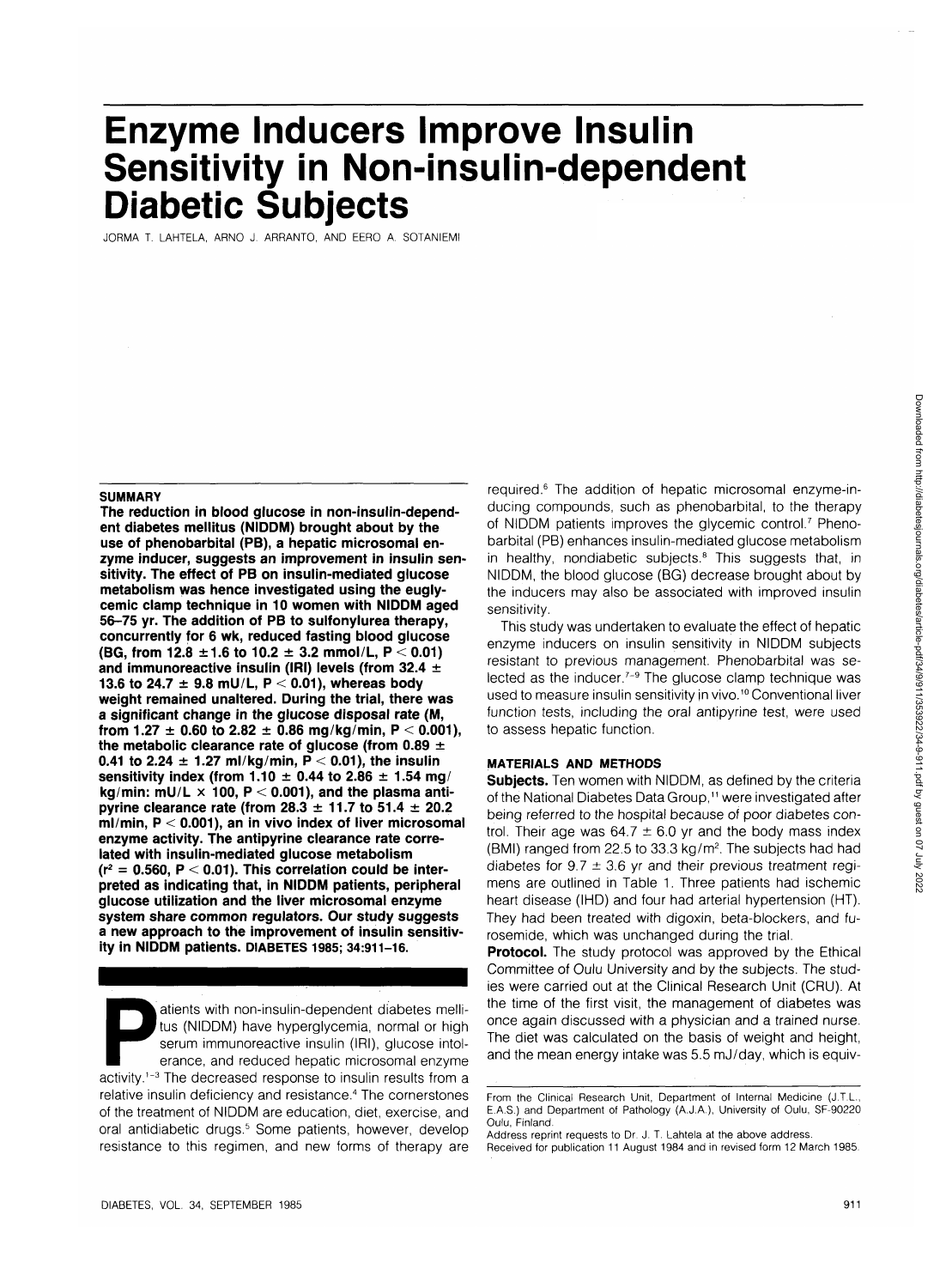Clinical and biochemical data of 10 women with NIDDM

TABLE 1

| Patient<br>no. |             | BMI<br>(kg/m <sup>2</sup> )         | Duration of<br>diabetes<br>(yr) |                     |                   | Fasting               |               |                  |                     |                              |       |
|----------------|-------------|-------------------------------------|---------------------------------|---------------------|-------------------|-----------------------|---------------|------------------|---------------------|------------------------------|-------|
|                | Age<br>(yr) |                                     |                                 | Therapy             | Other<br>diseases | <b>BG</b><br>(mmol/L) | IRI<br>(mU/L) | M<br>(mq/kg/min) | MCR,<br>(ml/kg/min) | Ap <sub>cl</sub><br>(ml/min) | Index |
|                | 56          | 33.3                                | 7                               | Gb, Gz              | НT                | 11.1                  | 46.5          | 2.60             | 11.07               | 29.3                         | 1.90  |
| $\mathbf{2}$   | 57          | 26.0                                | 6                               | Gz                  | No                | 11.7                  | 36.8          | 0.59             | 8.12                | 15.7                         | 0.37  |
| 3              | 57          | 30.1                                | 12                              | Phen, Gb,           | HT.               | 13.8                  | 61.4          | 1.73             | 14.57               | $\times$                     | 1.33  |
| $\overline{4}$ | 59          | 22.6                                | 9                               | Phen. Gb.           | <b>No</b>         | 15.6                  | 23.2          | 1.02             | 19.19               | 59.1                         | 1.36  |
| 5              | 66          | 27.2                                | 8                               | Gb, Gz              | <b>IHD</b>        | 12.6                  | 18.7          | 0.94             | 10.83               | 26.0                         | 0.85  |
| 6              | 66          | 28.3                                | 12                              | Phen, Gb,<br>Gz     | HT                | 14.3                  | 22.4          | 1.36             | 12.72               | 25.4                         | 1.35  |
| $\overline{7}$ | 68          | 33.9                                | 6                               | Gb                  | НT                | 10.6                  | 35.9          | 0.87             | 14.29               | 25.1                         | 0.82  |
| 8              | 69          | 30.1                                |                                 | Gb, Gz              | No.               | 11.5                  | 43.8          | 1.56             | 10.29               | 21.6                         | 1.11  |
| 9              | 73          | 22.5                                | 17                              | Phen, Gz.<br>Met, I | <b>IHD</b>        | 12.2                  | 31.7          | 1.36             | 16.16               | 25.7                         | 1.35  |
| 10             | 76          | 26.3                                | 10                              | Phen, Gb            | <b>IHD</b>        | 14.1                  | 21.6          | 0.66             | 11.31               | 24.5                         | 0.60  |
| Normal values  |             | in our laboratory (mean $\pm$ 2 SD) |                                 |                     |                   | $3.5 - 5.6$           | $5.0 - 25.0$  |                  |                     | $23.8 - 51.2$                |       |

Abbreviations: BMI, body mass index; BG, blood glucose; IRI, immunoreactive insulin; M, glucose disposal rate; MCR, metabolic clearance rate of insulin; Ap<sub>d</sub>, antipyrine clearance rate; index, insulin sensitivity index, M/IRI (during clamp study) multiplied by 100; Gb, glibenclamide; Gz, glipizide; Phen, phenformin; Met, metformin; I, insulin; HT, arterial hypertension; IHD, ischemic heart disease; and x, allergic person, not tested.

alent to 60-80 kJ/kg body wt. Throughout the hospital stay, carbohydrates constituted 45%, fat 35%, and protein 20% of the total daily diet. The daily distribution of energy was: 15% at 8 a.m., 5% at 10 a.m., 25% at noon, 15% at 1:30 p.m., 25% at 4:30 p.m., and 15% at 8 p.m. The same schedule was recommended for use at home.

Blood samples for liver function tests were drawn after overnight fasting. Antipyrine, 20 mg/kg body wt dissolved in 100 ml of fruit juice, was given to each subject. Plasma specimens were obtained by venipuncture before and 1, 3, 6, 9, 12, 24, and 30 h after antipyrine ingestion. Samples for BG determination were taken four times daily—after an overnight fast, at noon, in the mid-afternoon, and in the evening. Plasma IRI was assayed from the blood drawn first in the morning. During the first visit, the sulfonylurea drugs were changed to glipizide or chlorpropamide. On the second admission 6 wk later, BG level was measured and the glucose clamp study performed. Phenobarbital, 100 mg at bedtime, was prescribed for the 6-wk period. The tests were repeated on the third admission. Eight weight- and sex-matched nondiabetic subjects served as controls for the glucose clamp studies.

**In vivo insulin sensitivity.** A modification of the glucose clamp technique was used to measure insulin sensitivity.10 The subjects were studied in the postabsorptive state after an overnight fast. An intravenous (i.v.) catheter was inserted into an antecubital vein for glucose and insulin infusions. A second catheter was inserted into a dorsal hand vein of the opposite hand for blood sampling. A priming dose plus continuous infusion of crystalline porcine insulin (Actrapid, Novo, Denmark) was given. The priming dose was infused in a logarithmically decreasing manner for 10 min to reach a hyperinsulinemic level, and the continuous infusion of insulin was begun at 10 min and continued for 170 min to maintain hyperinsulinemia. The rate of continuous insulin infusion was

1.0 mU/kg/min. The insulin infusate was prepared in isotonic saline to which 2 ml of the subject's blood per 50 ml infusate was added to prevent adsorption of insulin onto the glass and plastic surfaces of the infusion set. The plasma glucose concentration was decreased to about 8 mmol/L at the beginning of the clamp study and maintained at this level by the determination of venous blood glucose every 10 min and by adjusting the infusion rate of a 20% glucose solution. The control group was clamped at a euglycemic glucose level of 5 mmol/L. During these steady-state conditions, all of the glucose infused is removed from the circulation and either metabolized by the peripheral tissues or taken up by the liver. The amount of glucose infused can thus be regarded as a measure of the whole-body sensitivity to insulin. The amount of glucose excreted into the urine during the clamp study was measured, and samples for IRI determination were taken every 20 min. The infusions were given using infusion pumps (IVAC 630, IVAC Corporation, San Diego, California).



**FIGURE 1. Fasting plasma glucose levels (A) and fasting immunoreactive insulin levels (B) before and after therapy with an enzyme inducer, phenobarbital, 100 mg at bedtime in 10 NIDDM subjects.**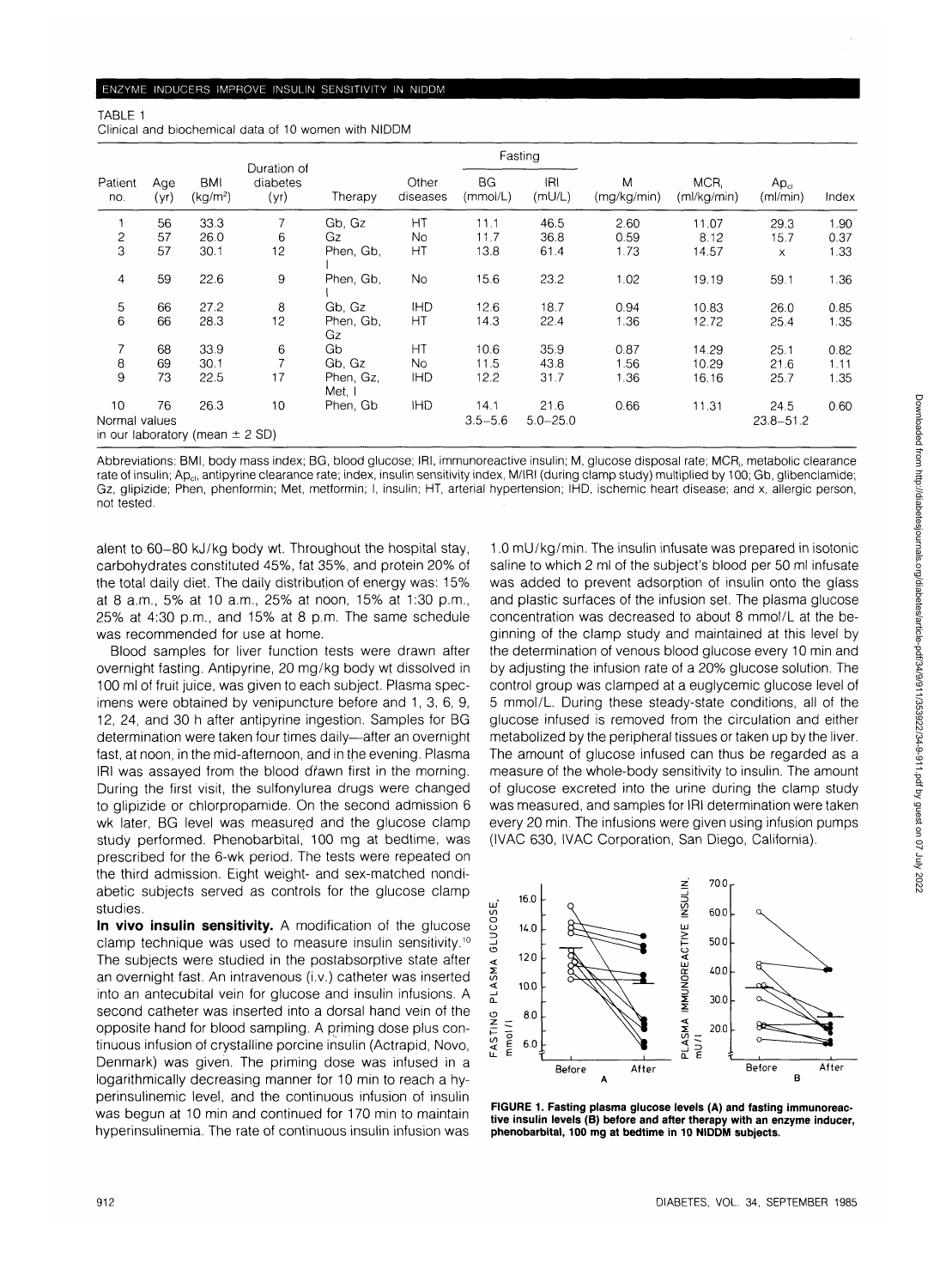### LAHTELA. A. J. ARRANTO. AND E. A. SOTANIEMI



**FIGURE 2. Change in glucose disposal rate (A), in metabolic clearance rate of glucose (B), and in insulin sensitivity index (C) for individual NIDDM subjects during glucose clamp studies performed using an insulin infusion rate of 1 mU/kg/min before and after phenobarbital therapy.**

**Analytic methods.** Blood samples for glucose determinations were drawn from the venous catheter and measured immediately by means of a testing strip and a reflolux (BM-Test-BG, Boehringer-Mannheim GmbH, FRG), and checked with a hexokinase method (Glucoquant, Boehringer-Mannheim). The glucose infusion rate was primarily adjusted on the basis of reflolux determination and corrected according to the hexokinase method if necessary. The IRI concentration was determined using a commercial RIA kit (Coat-A-Count, Diagnostic Products Corporation, Los Angeles, California). The plasma antipyrine content was measured using a gasliquid chromatography method, phenacetin being the internal standard.<sup>12,13</sup> Other laboratory tests were performed using standard methods (Technicon SMAC system Autoanalyzer, Technicon Corp., Tarrytown, New York).

**Calculations.** The apparent clearance rate of antipyrine was calculated from the equation  $CL = D/AUC_{total}$ , where D is the oral dose of antipyrine and AUC<sub>total</sub> is the total area under the curve calculated by the trapezoidal rule. The amount of glucose metabolized (M) was calculated from the means of results from five 20-min periods from 80 to 180 min of the clamp study. The glucose excreted into urine was subtracted. The metabolic clearance rate of glucose (MCR<sub>g</sub>) was calculated by dividing M by the mean steady-state glucose concentration during the same period.14 The metabolic clearance rate of insulin (MCRj) was calculated by dividing the continuous insulin infusion rate by the rise above the basal level.15 The ratio M/IRI (during the clamp) expresses the insulin sensitivity

index (multiplied by 100).<sup>10</sup> Statistical analysis was performed using the paired Student f-test and regression analysis. The data are expressed as mean  $\pm$  SD.

## **RESULTS**

**Clinical characteristics.** Our patients were elderly women who had developed therapy resistance after 6-17 yr of diabetes management with education, exercise, diet, and drugs (Table 1). Four were obese (BMI > 30 kg/m<sup>2</sup>); the others were of normal weight. The fasting BG level was elevated and tests for urinary glucose were slightly or moderately positive; none were, however, prone to ketosis. The fasting IRI level was elevated in six subjects and normal in the others. Liver function tests showed elevation of alkaline phosphatase in three patients and aspartate aminotransferase (ASAT) in one. Serum albumin, total bilirubin, thrombotest, and alanine aminotransferase (ALAT) were normal in all subjects. Antipyrine metabolism was reduced in five patients (Table 1).

Change in the sulfonylurea (SU) regimen and recommendations concerning diet and physical activity did not alter the fasting BG (12.5  $\pm$  1.2 mmol/L on the first visit and  $12.8 \pm 1.6$  mmol/L on the second) and fasting IRI levels  $(29.5 \pm 15.1 \text{ mU/L}$  and  $34.2 \pm 13.6 \text{ mU/L}$ , respectively) between the first and second visits. The body weight remained unaltered (71.0  $\pm$  12 kg and 71.4  $\pm$  10 kg).

The addition of PB to the SU regimen reduced fasting BG (Figure 1, Table 2). Five patients were good responders while the others showed only a slight reduction. The fasting IRI level decreased in eight, remained unaltered in one, and increased in one (from 23.2 to 24.0 mU/L) (Figure 1), and the change in the mean values was significant (Table 2). The glucose disposal rate (M) rose in all subjects except one (Figure 2), whereas the metabolic clearance rate of glucose increased in every patient after PB therapy (Figure 2, Table 2), while that of insulin remained unaltered (Table 2). The insulin sensitivity index improved in all subjects (from 1.10  $\pm$  0.44 to 2.86  $\pm$  1.54 mg/kg/min: mU/L  $\times$  100, Figure 2), as did the antipyrine clearance rate (from  $28.5 \pm 11.7$  ml/ min to 51.4  $\pm$  20.2 ml/min, P < 0.001, Figure 3). M and antipyrine clearance rate were related ( $r^2 = 560$ , P < 0.01, Figure 4). The other liver function tests remained unaltered.

During the insulin infusion, the steady-state serum IRI level remained unaltered (117.2  $\pm$  24.9 mU/L the first time and 114.9  $\pm$  32.6 mU/L the second time), as did the plasma glucose levels (8.7  $\pm$  0.4 mmol/L and 8.1  $\pm$  0.6 mmol/L). The coefficients of variation for plasma glucose concentrations during the clamp studies between the time period of 80-180

TABLE 2

Clinical and laboratory study results of 10 diabetic women before and after treatment with phenobarbital as compared with controls (mean  $\pm$  SD)

|                                                               |                                                    |                                                       | Fasting                         |                                                                             |                                                         |                                                         |                                                         |                                                       |                                                       |
|---------------------------------------------------------------|----------------------------------------------------|-------------------------------------------------------|---------------------------------|-----------------------------------------------------------------------------|---------------------------------------------------------|---------------------------------------------------------|---------------------------------------------------------|-------------------------------------------------------|-------------------------------------------------------|
|                                                               | Age<br>(vr)                                        | Weight<br>(kq)                                        | BG.<br>(mmol/L)                 | IRI<br>(mUL)                                                                | м<br>(mg/kg/min)                                        | MCR <sub>0</sub><br>(ml/kg/min)                         | MCR:<br>(ml/kg/min)                                     | $M/ R  \times 100$<br>([mg/kg/min]/mU/L)              | Ap <sub>cl</sub><br>(ml/min)                          |
| <b>NIDDM</b><br>NIDDM after phenobarbital therapy<br>Controls | $64.7 \pm 6.0$<br>$64.7 \pm 6.0$<br>$61.2 \pm 6.8$ | $71.4 \pm 10.0$<br>$71.3 \pm 10.4$<br>$74.0 \pm 12.0$ | $12.8 \pm 1.6$<br>$4.8 \pm 0.5$ | $34.2 \pm 13.6$<br>$10.2 \pm 3.2^{\ast}$ 24.7 $\pm$ 9.8*<br>$31.0 \pm 12.5$ | $1.27 \pm 0.60$<br>$2.82 \pm 0.86$ †<br>$6.40 \pm 2.77$ | $0.89 \pm 0.41$<br>$2.24 \pm 1.27$ *<br>$7.17 \pm 2.82$ | $12.85 \pm 3.24$<br>$11.25 \pm 3.60$<br>$8.12 \pm 1.37$ | $1.10 \pm 0.44$<br>$2.86 \pm 1.54$<br>$4.55 \pm 1.97$ | $28.3 \pm 11.7$<br>$51.4 \pm 20.21$<br>$48.9 \pm 7.4$ |

For abbreviations, see footnote to Table 1.

P-values for differences between means: \*P < 0.01, fP < 0.001 (patients before versus after inducing drug).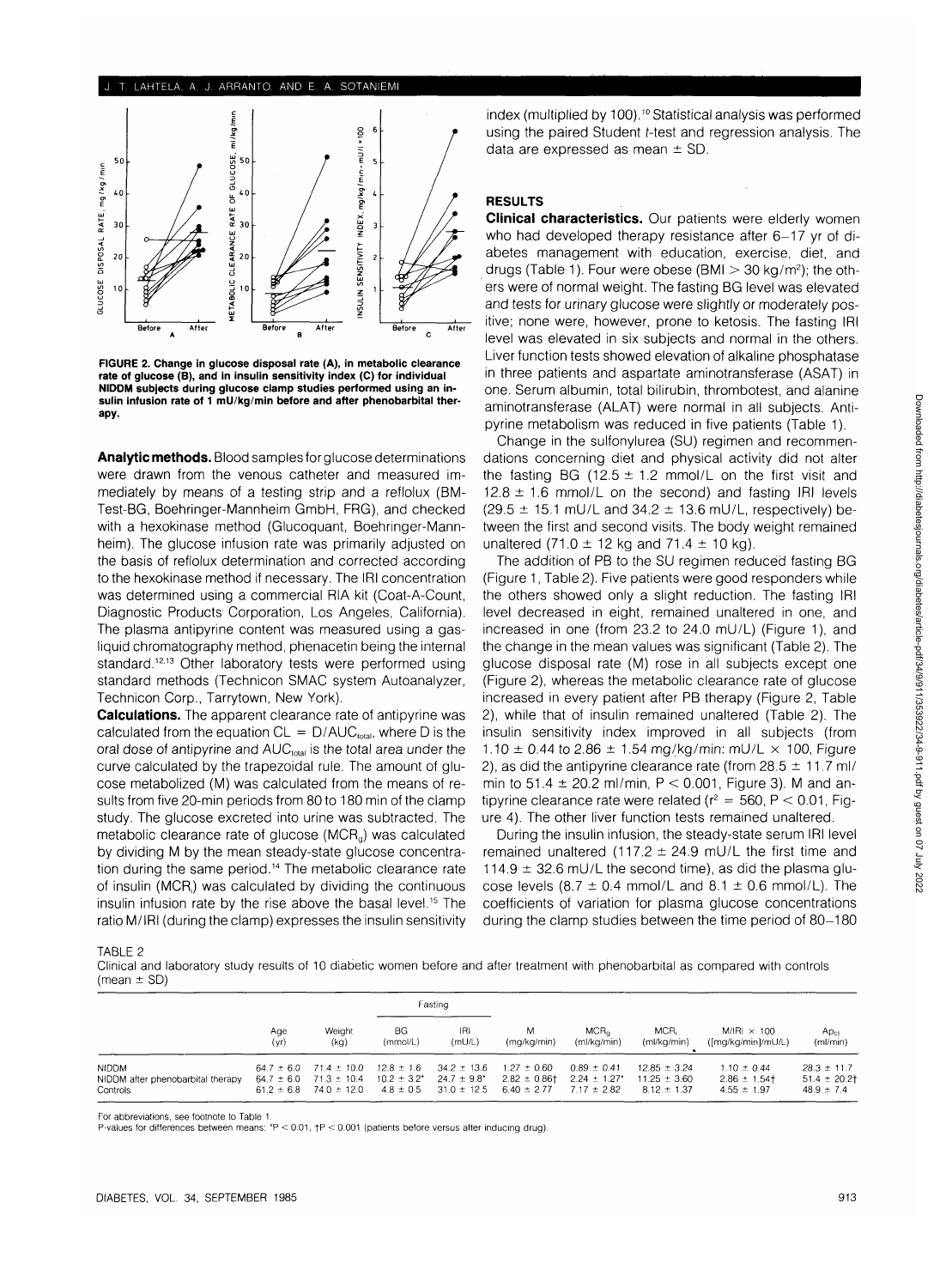

**FIGURE 3. Antipyrine clearance rates before and after phenobarbital treatment in nine NIDDM patients.**

min were 7.6  $\pm$  1.2% and 6.4  $\pm$  0.8%. The desired plasma glucose concentration was reached within 80 min in all the subjects.

## **DISCUSSION**

Insulin resistance is a prominent feature in NIDDM patients.<sup>16-18</sup> The detailed mechanisms for this are not yet known and various factors including circulating insulin inhibitors and defects at the receptor or postreceptor level are involved.<sup>19,20</sup> Insulin sensitivity can be improved by weight reduction, physical activity, insulin, and SU therapy and by an improved glycemic control.<sup>21-25</sup>

In an earlier study, the addition of hepatic microsomal enzyme-inducing drugs to a SU regimen reduced the BG level in NIDDM patients<sup>7</sup> displaying resistance to conventional diabetes management. This has been associated with the induction phenomenon and improved glucose turnover in hepatocytes.<sup>7,26</sup> Therapy with inducers improved insulinmediated glucose metabolism in healthy subjects in whom the fasting IRI level decreased and the fasting BG remained unaltered.<sup>8</sup> The present results further demonstrate that therapy with PB improves the glucose disposal rate in patients with NIDDM and that this change parallels enhanced microsomal enzyme activity, as seen by improved antipyrine metabolism. In this study, venous blood was used to determine the plasma glucose level. This may cause a certain overestimation of the glucose disposal rate.<sup>27</sup> The studies were, however, performed in the same room with a stable temperature. The results obtained before and after PB are thus comparable. Although M-values improved markedly during induction (120%), the glucose disposal rate was still clearly lower than among the controls. This suggests that, in NIDDM patients, a relatively small improvement in insulin sensitivity is associated with improved glycemic control. The data seem to confirm the assumption that intracellular events play an important role in glucose metabolism in NIDDM.<sup>17,28-30</sup>

The detailed mechanisms by which enzyme inducers improve glucose metabolism are not yet known and several factors might be involved. For more than 20 yr it has been known that certain drugs (e.g., PB) activate the microsomal enzyme system located in the smooth endoplasmic reticulum (SER) of hepatocytes.<sup>9,31</sup> There would appear to be at least four distinct classes of inducers that induce distinct subsets of P-450 isoenzymes, suggesting that these isoenzymes are under separate regulatory control.<sup>32,33</sup> It has been assumed that an inducing compound, a fat-soluble and slowly metabolized agent, binds to the active site of liver enzymes, occupies it for a long time, and, by inhibiting enzyme activity, leads to accelerated synthesis of the enzyme protein.<sup>9,31</sup> PB increases liver weight, stimulates proliferation of SER, and induces NADPH-cytochrome P-450 reductase and one or more species of cytochrome P-450. Hepatic blood flow may also be increased, fat content reduced, and pericellular collagen fiber content decreased.<sup>7,34,35</sup> Subsequently, a latergiven compound or an endogenic substance is eliminated at a faster rate than previously. This induction phenomenon is considered to be a pleiotypic adaptive response in the whole organism and not only limited to the liver.<sup>9</sup> In hepatocytes, intracellular glucose and drug metabolism are linked.<sup>36-38</sup> The inducers improve insulin-mediated glucose



**FIGURE 4. Correlation between plasma antipyrine clearance rate and glucose disposal rate in nine women with NIDDM before (O) and after**  $($ ) phenobarbital therapy ( $r^2 = 0.560$ , P < 0.01).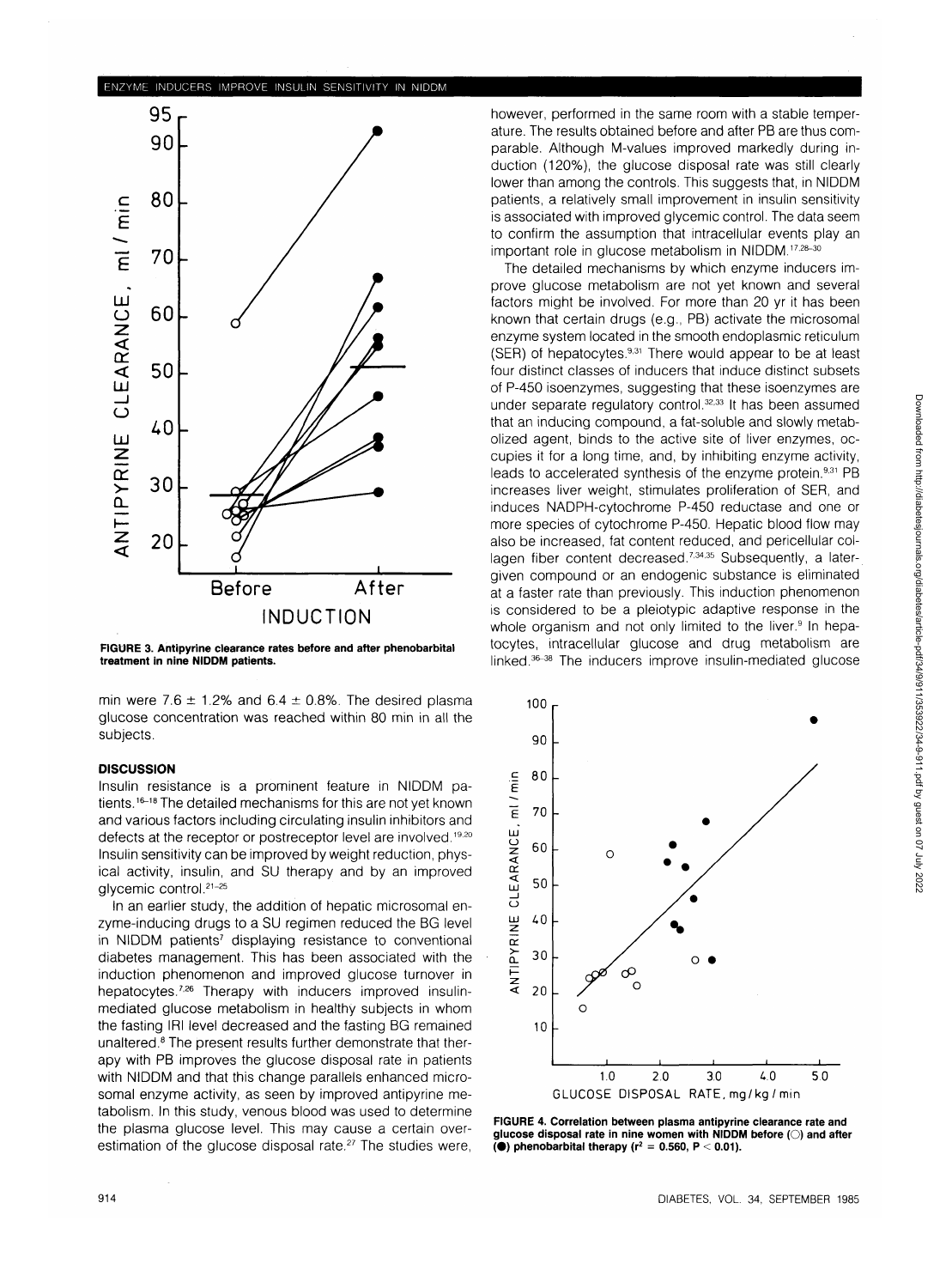## J. T. LAHTELA. A. J. ARRANTO. AND E. A. SOTANIEMI

metabolism, as tested with the euglycemic clamp technique, and the elimination rate of antipyrine from plasma. This indicates synchronization between intracellular glucose handling and hepatic microsomal enzyme function. A possible link may be found in the composition of cellular membranes, including the plasma cell membrane of the cells and the SER membrane and membrane-bound enzymes.<sup>7</sup> Since insulin receptors are located in the plasma cell membrane of the cells,<sup>39</sup> it is also possible that inducers influence the function of insulin receptors by changing cell membrane composition.40

The decrease in serum IRI level in healthy subjects<sup>8</sup> and in patients with NIDDM during induction therapy,<sup>7</sup> noted also here, probably reflects a decrease in the plasma glucose level caused by improved intracellular glucose handling. Subsequently, secretion of insulin may be reduced and the number of insulin receptors increased by a feedback mechanism.41 Patients with NIDDM have a reduced number of insulin receptors on the cell surface,<sup>39,42</sup> and a reduced microsomal enzyme activity reflecting altered SER structure and function.3 Therapy with inducers has been associated with increased hepatic phospholipid content,<sup>40</sup> a component of the plasma cell membrane and SER known to be associated with microsomal enzyme function. It is, therefore, possible that improved insulin sensitivity and antipyrine metabolism after PB therapy also reflect changes in the cellular membranes, as seen also in electronmicrographs.<sup>7</sup>

An explanation for the improved glycemic control might be a change in peripheral glucose handling, hepatic glucose production, or both. The amount of glucose metabolized during the clamp study is the sum of infused plus endogenously produced glucose. The endogenously (hepatic) produced glucose was not measured. We cannot, therefore, determine whether the principal change was hepatic or peripheral. However, data from other laboratories indicate a clear suppression of hepatic glucose production (85-98%) in NIDDM patients during hyperinsulinemia comparable with that in our study.<sup>43-46</sup> Thus, the hepatic glucose production during the clamp studies before and after PB would be of minor significance, and any change in the glucose infusion rate would reflect enhanced peripheral glucose uptake rather than increased hepatic suppression.

In conclusion, this study demonstrates that therapy with a hepatic enzyme-inducing drug, such as PB, increases insulin-mediated glucose metabolism in patients with NIDDM.

#### **ACKNOWLEDGMENT**

This work was supported in part by Novo Industri Oy, Helsinki, Finland.

### **REFERENCES**

<sup>1</sup> Himsworth, H. P., and Kerr, R. B.: Insulin-sensitive and insulin-insensitive types of diabetes mellitus. Clin. Sci. 1939: 4:119-52.

 DeFronzo, R. A., and Ferrannini, E.: The pathogenesis of non-insulindependent diabetes. An update. Medicine 1982; 61:125-40.

<sup>3</sup> Salmela, P. I., Sotaniemi, E. A., and Pelkonen, R. O.: Evaluation of drug metabolizing capacity in patients with diabetes mellitus. Diabetes 1980; 29:788-94

 Reaven, G. M., Bernstein, R., Davis, B., and Olefsky, J. M.: Non-ketotic diabetes mellitus: insulin deficiency or insulin resistance? Am. J. Med. 1976; 60:80-88.

5 DeFronzo, R. A., Ferrannini, E., and Koivisto, V. A.: New concepts in the pathogenesis and treatment of non-insulin-dependent diabetes mellitus. Am. J. Med. 1983; 74 (Suppl. 1A):52-81.

6 Peacock, I., and Tattersall, R. B.: The difficult choice of treatment for poorly controlled maturity onset diabetes: tablets or insulin? Br. Med. J. 1984; 288:1956-59. <sup>7</sup>

Sotaniemi, E. A., Arranto, A. J., Sutinen, S., Stengård, J. H., and Sutinen, S.: Treatment of non-insulin-dependent diabetes mellitus with enzyme inducers. Clin. Pharmacol. Ther. 1983; 33:826-35.

8 Lahtela, J. T., Särkkä, P., and Sotaniemi, E. A.: Phenobarbital treatment enhances insulin mediated glucose metabolism in man. Res. Commun. Chem. Pathol. Pharmacol. 1984; 44:215-26. <sup>9</sup>

 Conney, A. H.: Pharmacological implications of microsomal enzyme induction. Pharmacol. Rev. 1967; 19:317-66. <sup>10</sup> DeFronzo, R. A., Tobin, J. D., and Andres, R.: Glucose clamp tech-

nique: a method for quantifying insulin secretion and resistance. Am. J. Physiol. 1979; 237:E214-23. <sup>11</sup>

 National Diabetes Data Group: Classification and diagnosis of diabetes mellitus and categories of glucose intolerance. Diabetes 1979; 28:1039- 57.

12 Prescott, L. F., Adjepon-Yamoah, K. K., and Roberts, E.: Rapid gasliquid chromatographic estimation of antipyrine in plasma. J. Pharm. Pharmacol. 1973; 25:205–207.<br><sup>13</sup> Sotaniemi, E. A., Ahlqvist, J., Pelkonen, R. O., Pirttiaho, H. P., and

Luoma, P. V.: Histological changes in the liver and indices of drug metabolism in alcoholics. Eur. J. Clin. Pharmacol. 1977; 11:295-303.

14 Riggs, D.: The Mathematical Approach to Physiological Problems. Baltimore, Williams and Wilkins, 1963.

<sup>15</sup> Sherwin, R. S., Kramer, K. J., Tobin, J. D., Insel, P. A., Lilienquist, J. E., Berman, M., and Andres, R.: A model of kinetics of insulin in man. J. Clin. Invest. 1974; 53:1481-92.

<sup>16</sup> Olefsky, J. M., and Reaven, G. M.: Insulin binding in diabetes: relationship with plasma insulin levels and insulin sensitivity. Diabetes 1977; 26:680-88. <sup>17</sup>

17 Reaven, G. M., and Olefsky, J. M.: Role of insulin resistance in the pathogenesis of diabetes mellitus. Adv. Metab. Res. 1978; 9:312-31.

<sup>18</sup> Rizza, R. A., Mandarino, L. J., and Gerich, J. E.: Mechanism and significance of insulin resistance in non-insulin-dependent diabetes mellitus. Diabetes 1981; 30:990-95.

 Ciaraldi, T., Kolterman, O. G., Scarlett, J., Kao, M., and Olefsky, J. M.: Role of glucose transport in the postreceptor defect of non-insulindependent diabetes mellitus. Diabetes 1982; 31:1016-22.

<sup>20</sup> Kolterman, O. G., Gray, R. S., Griffin, J., Burstein, P., Insel, J., Scarlett, J. A., and Olefsky, J. M.: Receptor and postreceptor defects contribute to the insulin resistance in non-insulin-dependent diabetes mellitus. J. Clin. Invest. 1981; 68:957-69.

21 Björntorp, P., Holm, G., Jacobsson, B., Schiller-de Jounge, K., Lundberg, P. A., Sjostrom, L, Smith, U., and Sullivan, L: Physical training in human hyperplastic obesity. IV. Effects on the hormonal status. Metabolism 1977; 26:319-28.

<sup>22</sup> Scarlett, J. A., Gray, R. S., Griffin, J., Olefsky, J. M., and Kolterman, 0. G.: Insulin treatment reverses the insulin resistance of type II diabetes mellitus. Diabetes Care 1982; 5:353-63.

<sup>23</sup> Foley, J. E., Kashiwaki, A., Verso, M. A., Reaven, G., and Andrews, J.: Improvement in in vitro insulin action after one month of insulin therapy in obese non-insulin-dependent diabetics. J. Clin. Invest. 1983; 72:1901- 909.

24 Kolterman, 0. G., Gray, R. S., Shapiro, G., Scarlett, J. A., Griffin, J., and Olefsky, J. M.: The acute and chronic effects of sulphonylurea therapy in type II diabetic subjects. Diabetes 1984; 33:346-54.

<sup>25</sup> Revers, R. R., Kolterman, O. G., Scarlett, J. A., Gray, R. S., and Olefsky, J. M.: Lack of in vivo insulin resistance in controlled insulin-dependent, type I diabetic patients. J. Clin. Endocrinol. Metab. 1984; 58:353-58.

<sup>26</sup> Sotaniemi, E. A., Stengård, J. H., Saarni, H. U., Arranto, A. J., Keinanen, K., Kerola, T., and Sutinen, S.: Hepatic glucose-6-phosphatase activity in non-insulin-dependent diabetics. Effect of enzyme-inducing drugs. Acta Med. Scand. 1984; 215:323-31.

 McGuire, E. A. H., Helderman, J. H., Tobin, J. D., Andres, R., and Berman, M.: Effects of arterial versus venous sampling on analysis of glucose kinetics in man. J. Appl. Physiol. 1976; 41:565-73.

28 Gottesman, I., Mandarino, L., and Gerich, J.: Use of glucose uptake and glucose clearance for the evaluation of insulin action in vivo. Diabetes 1984; 33:184-91

<sup>29</sup> Caro, J. F., and Amatruda, J. M.: Insulin receptors in hepatocytes: postreceptor events mediate downregulation. Science 1980; 210:1029-31.

<sup>30</sup> Ginsberg, H., and Rayfield, E. J.: Effect of insulin therapy on insulin resistance in type II diabetic subjects: evidence of heterogeneity. Diabetes 1981; 30:739-45.

<sup>31</sup> Remmer, H.: Induction of drug metabolizing enzyme system in the<br>liver. Eur. J. Clin. Pharmacol. 1972; 5:116-36.<br><sup>32</sup> Guanciob E. B.: Jealtien and purification of autophroma P450, and

32 Guengerich, F. P.: Isolation and purification of cytochrome P450, and the existence of multiple forms. Pharmacol. Ther. 1979; 6:99-121

33 Goldstein, A.: Mechanism of induction of hepatic drug metabolizing enzymes: recent advances. Trends Pharmacol. Sci. 1984; 5:290-93.

34 Pirttiaho, H. I., Sotaniemi, E. A., Pelkonen, R. 0. , and Pitkanen, U.: Hepatic blood flow and drug metabolism in patients on enzyme-inducing anticonvulsants. Eur. J. Clin. Pharmacol. 1982; 22:441-45.